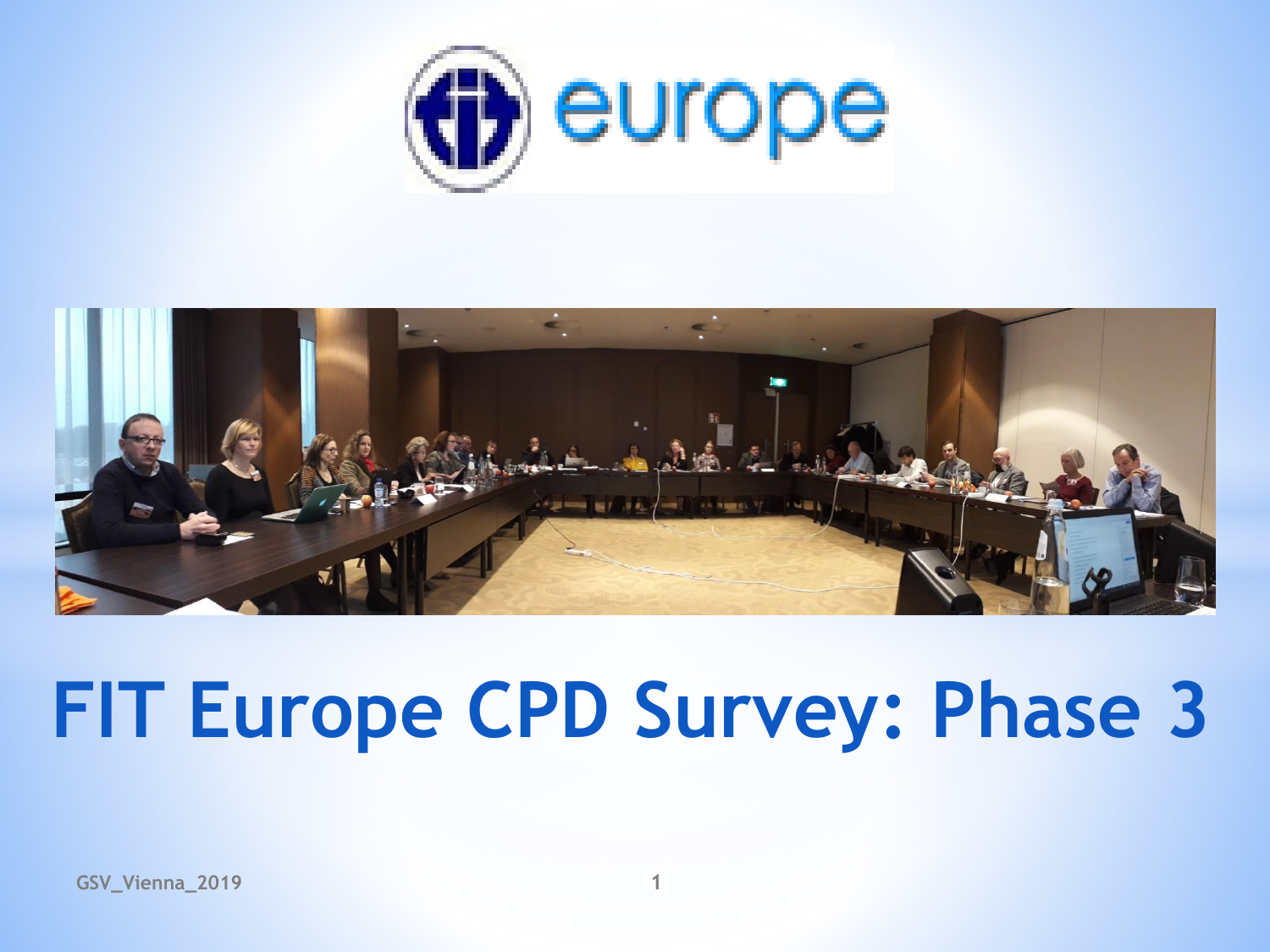As agreed at the Annual Meeting in The Hague last year, in 2019 we entered a new phase of our CPD Project.

On 17 June 2019 FIT Europe launched a second survey, named CPD Fact File Survey, to collect further data on Member Associations (MAs) as well as on policies and best practices across Europe in order to better match MAs according to whether they already have a CPD policy or not, start dialogue between associations, and reflect on a tentative list of best practices and CPD guidelines.

As in the first survey, a series of questions were devised by the Board's CPD Working Group, the widely used tool *Google Forms* was employed as a quick and easy data-gathering tool and the link to the survey was sent by email to all our MAs, along with a brief description of the aims. The survey remained open from 17 June to 1 July. Since some MAs could not fill out the survey within the time allotted for various internal reasons and asked to reopen it, we reopened the survey from 19 to 26 July.

Questions were designed to be easy to fill out and respondents were asked to answer yes/no, fill in numbers, chose from a selection of options or write short descriptions. Participation in the survey was entirely voluntary.

A total of 32 MAs out of 56 (57.1%) took part in the survey (there were 34 respondents, but two MAs filled out the survey twice), revealing once again that there is great interest in the topic.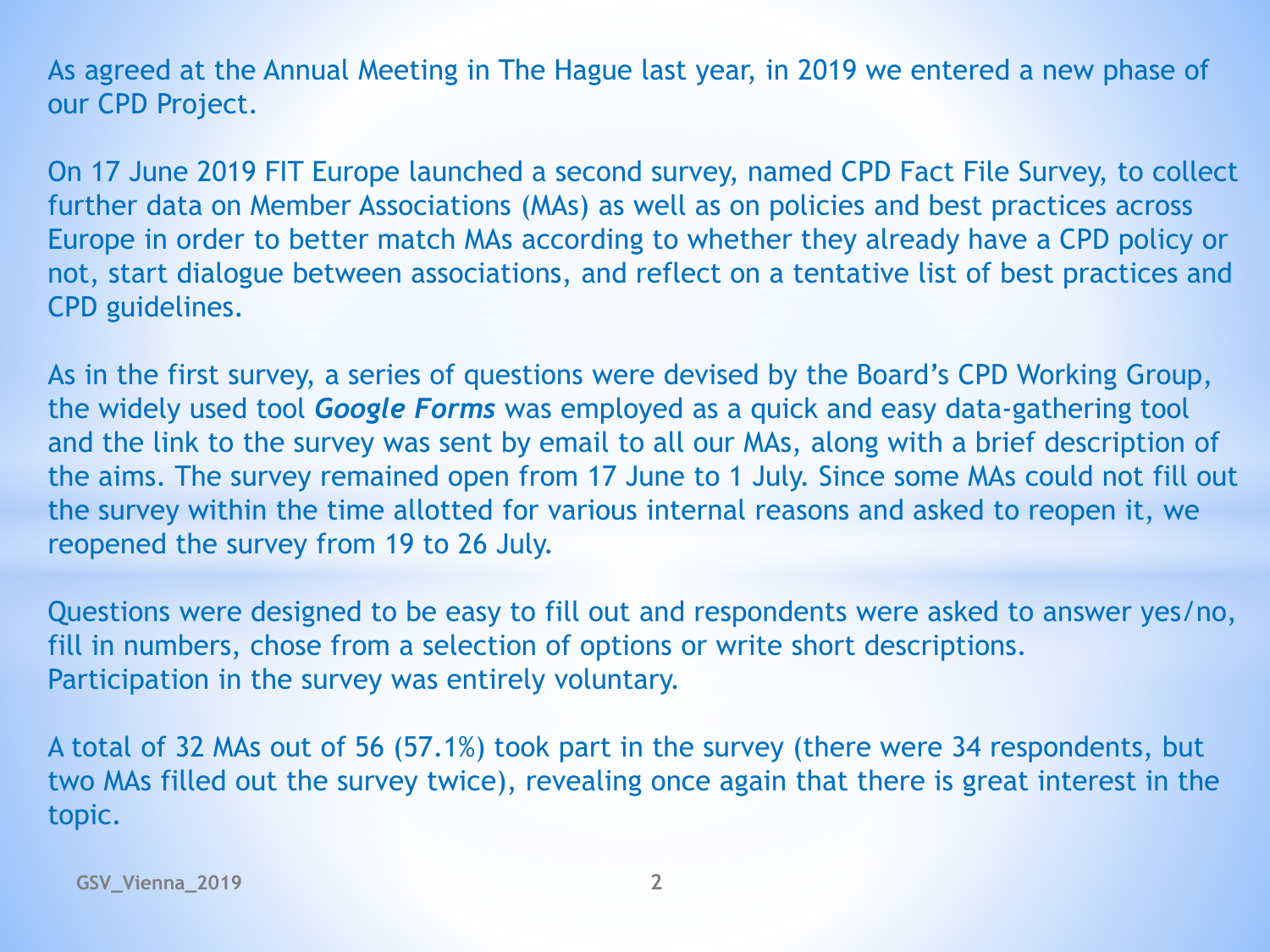## **1. Name, country and year association was founded**

**2. Number of members**

**3. Of which approximately how many translators, interpreters and terminologists?**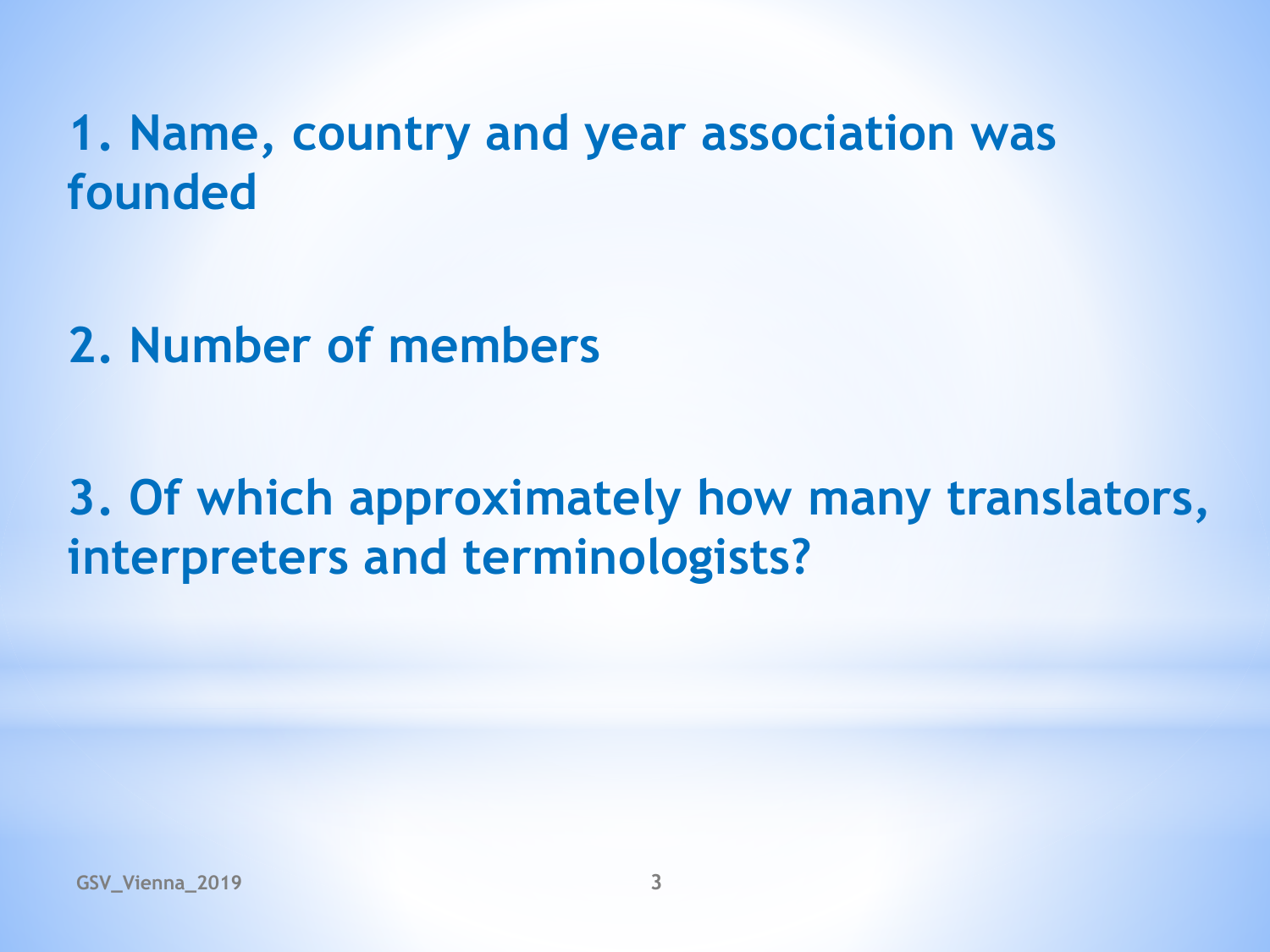**4.**

### Do you have a CPD policy?

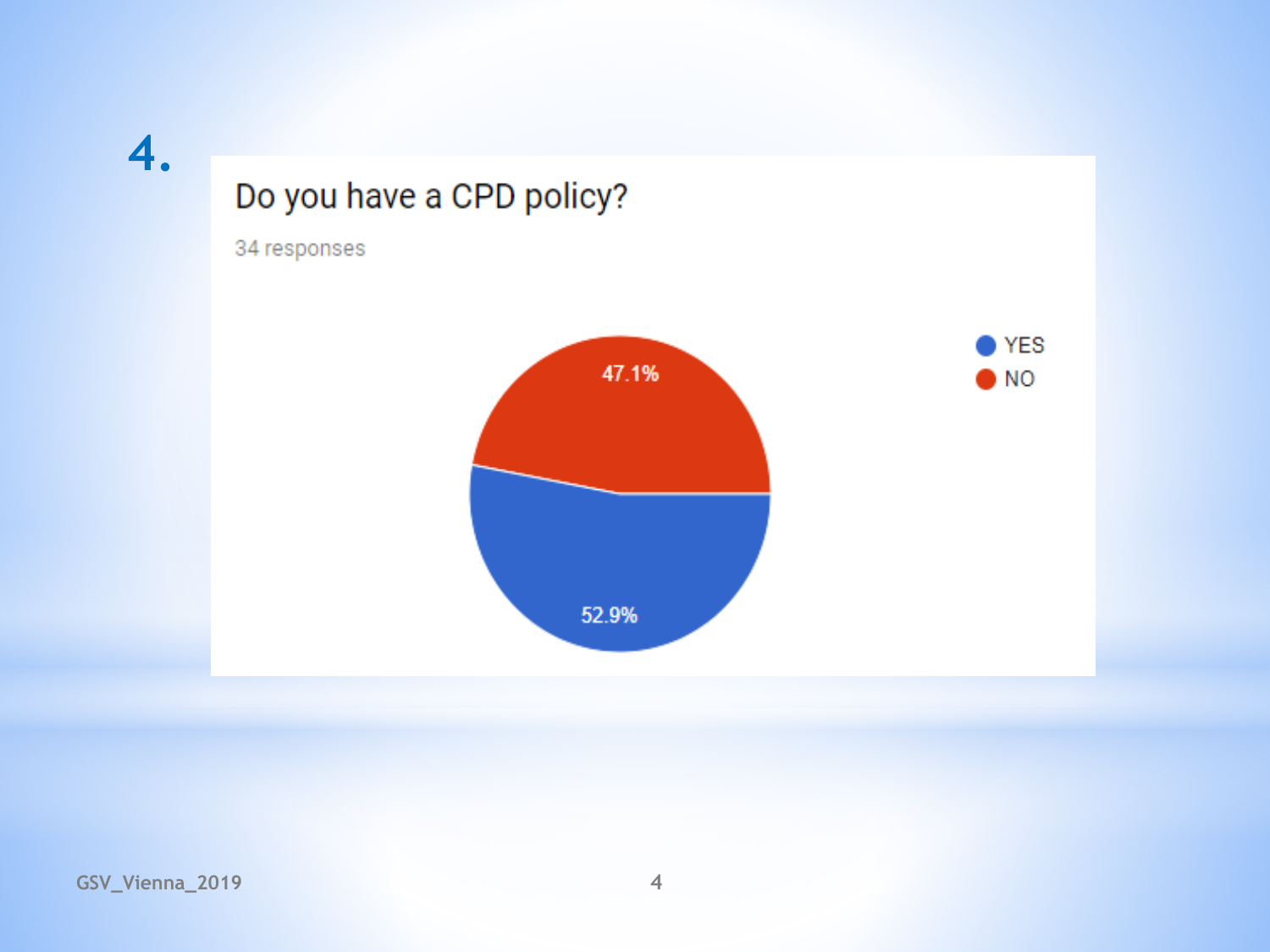**5. Brief description of your policy** 

**6. Language(s) of the CPD events your association organises**

**7. Mention one or two things of your CPD policy that worked well and that you would suggest to others (e.g. setting up a CPD Committee, having a quality-based grading system)**

**8. Mention one or two things of your CPD policy that did not work well and that you would advise others not to do (e.g. failure to specify the target audience, i.e. beginners, advanced, medical translators)**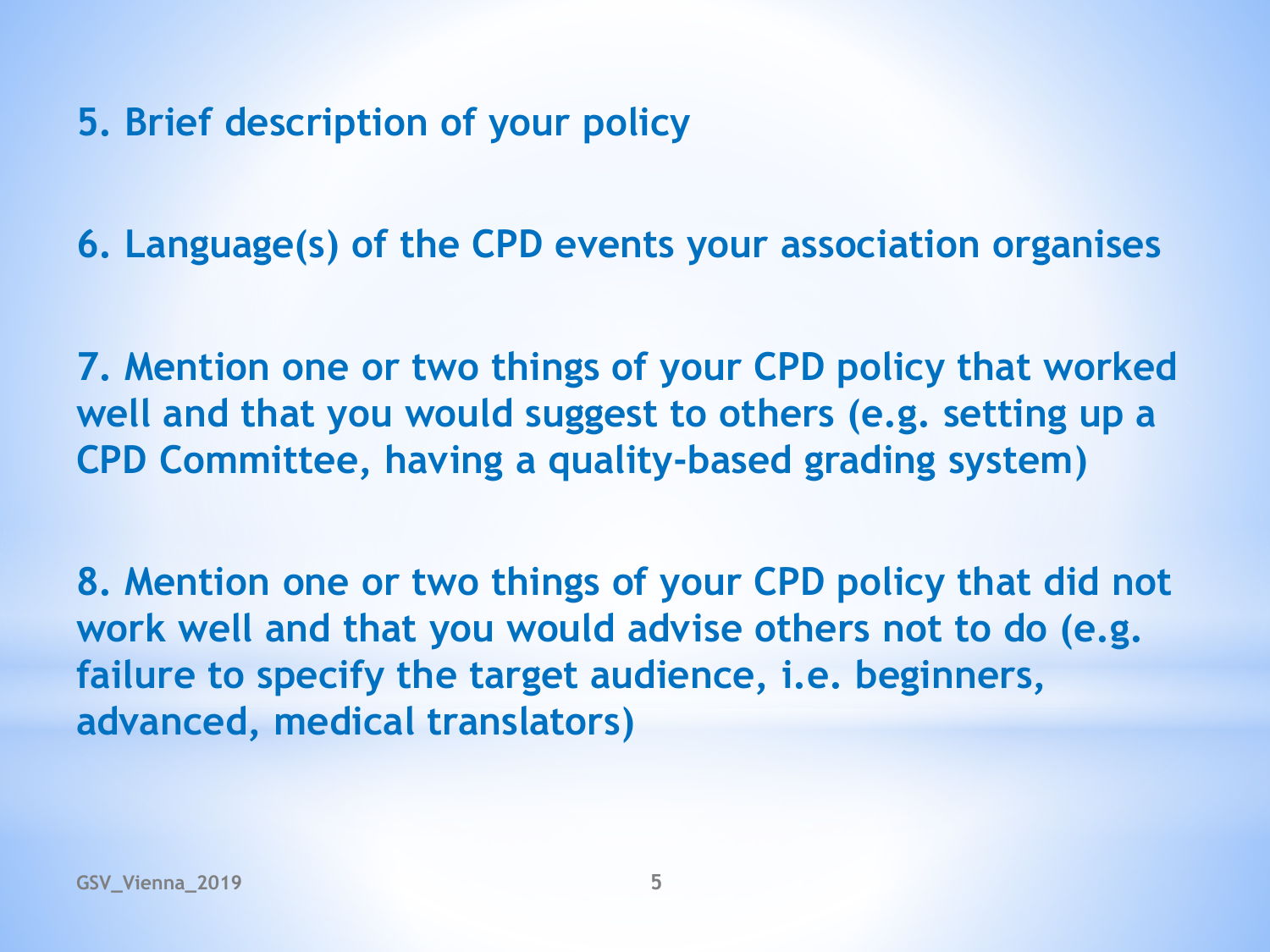**5. Brief description of your policy** 

# **Promoting Professionalism**

## **Time-based approach**

**Voluntary Evaluation**

**Prerequisite for membership Recognition of other MA's events Webinars**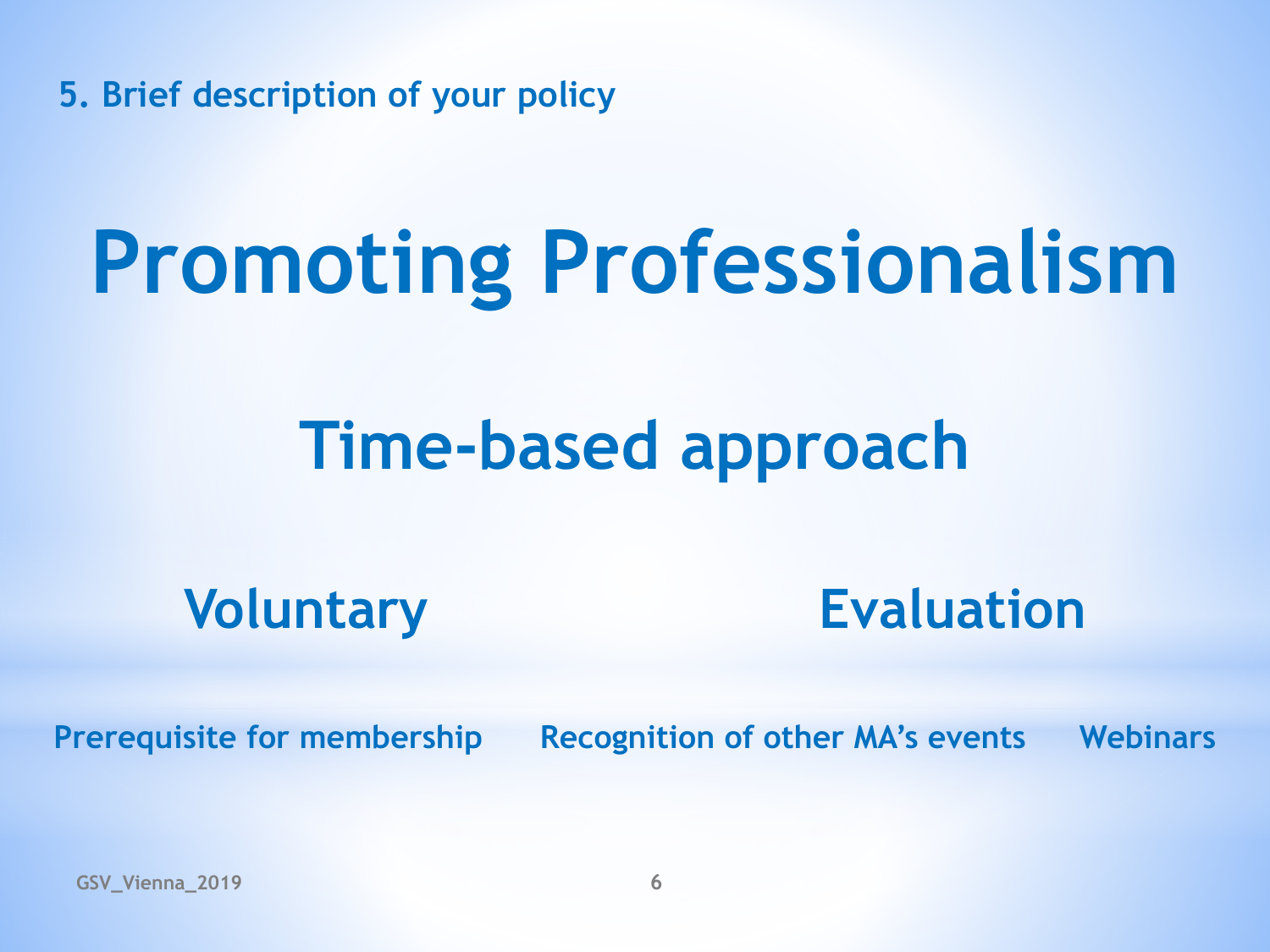### 6. **Language(s) of the CPD events your association organises**

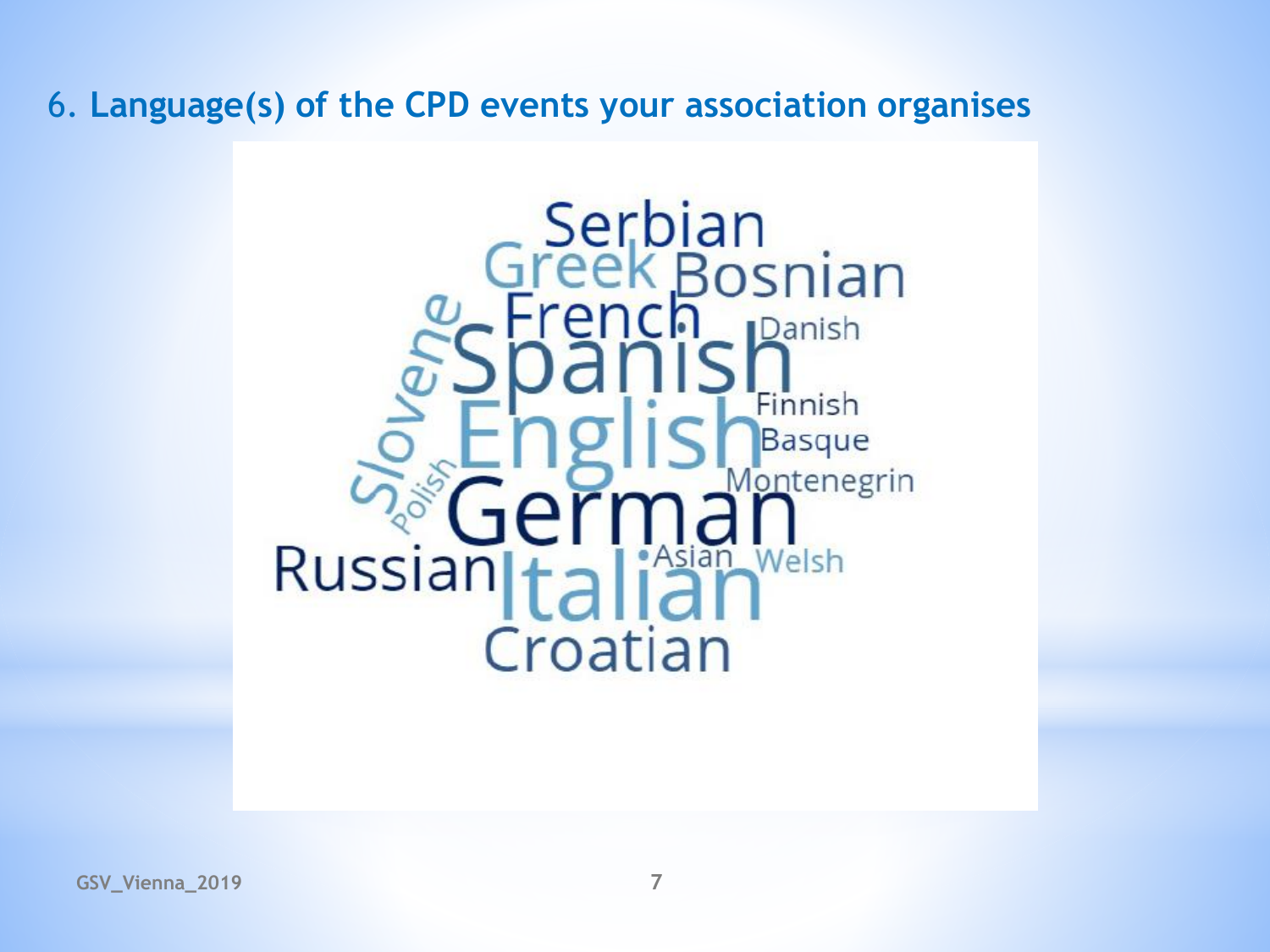**7. Mention one or two things of your CPD policy that worked well and that you would suggest to others (e.g. setting up a CPD Committee, having a quality-based grading system)** 

# **Separate function organising CPD**

**Webinars**

**Practical / non-T&I related topics**

**Free events Evaluation**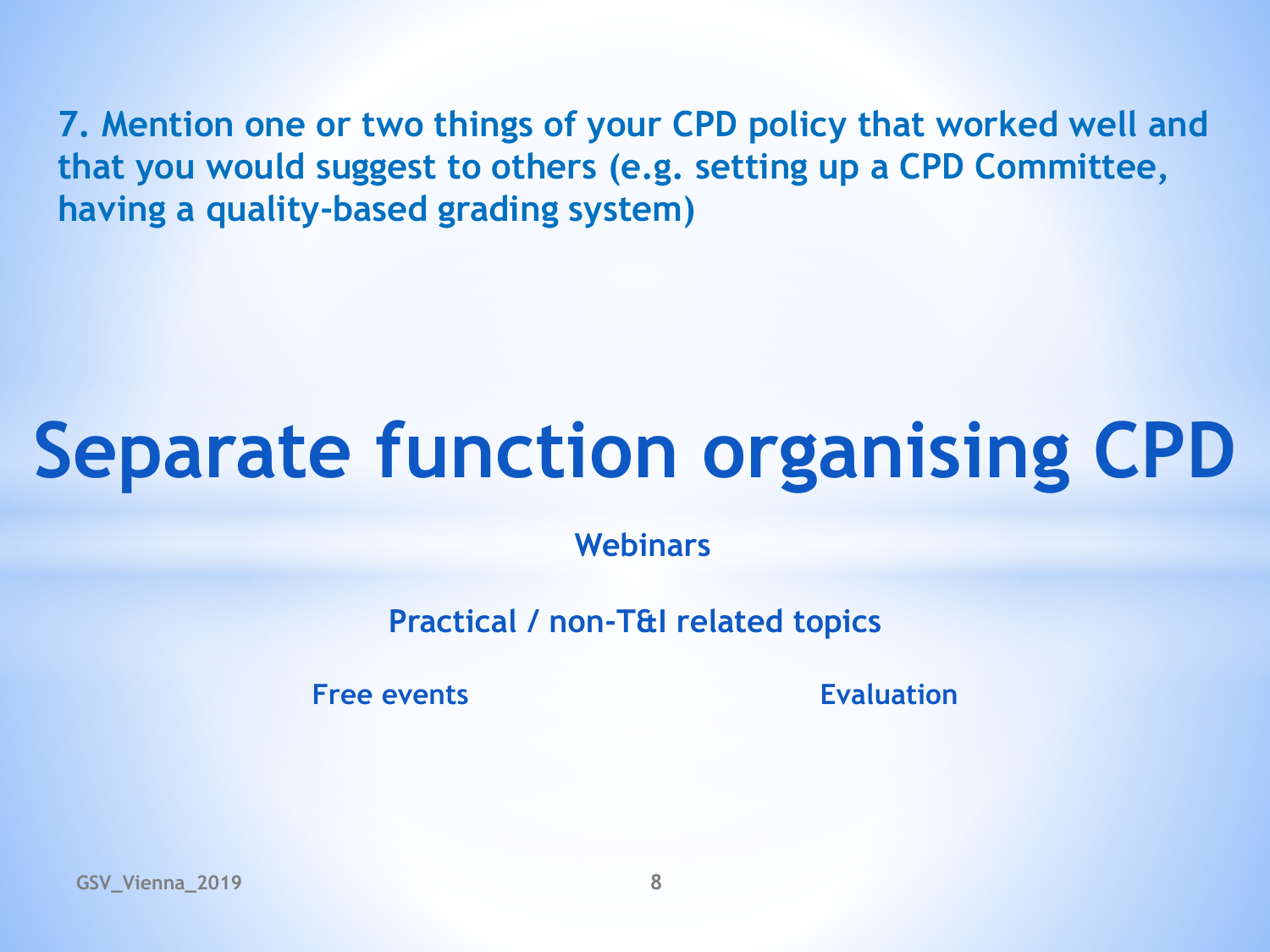**8. Mention one or two things of your CPD policy that did not work well and that you would advise others not to do (e.g. failure to specify the target audience, i.e. beginners, advanced, medical translators)**

## **Not specifying your target audience properly**

### Cost issues/value for money

Bad timing of events

Too many topics Not using webinars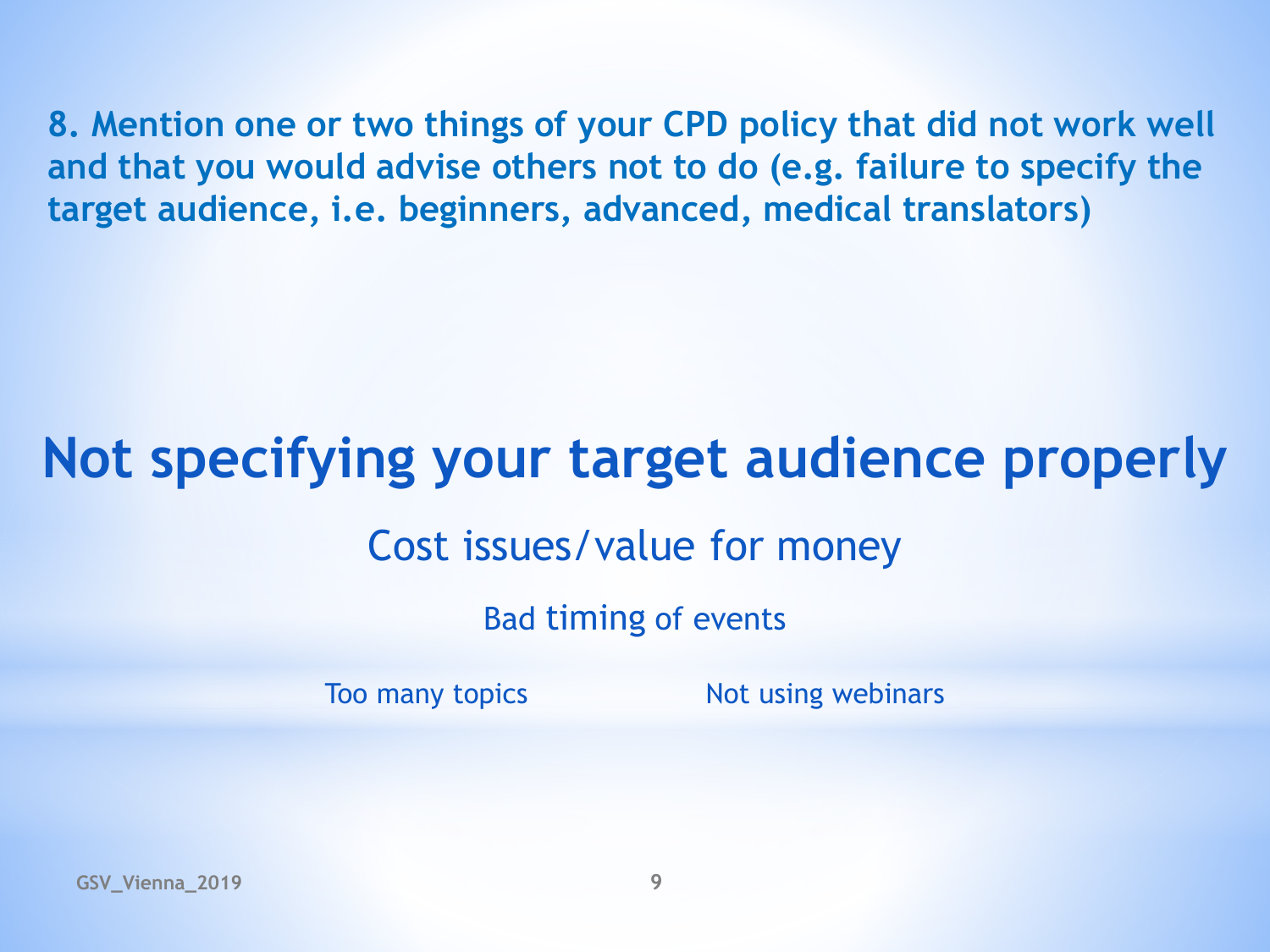#### Does your association offer member rates of CPD events to members of other FIT associations?

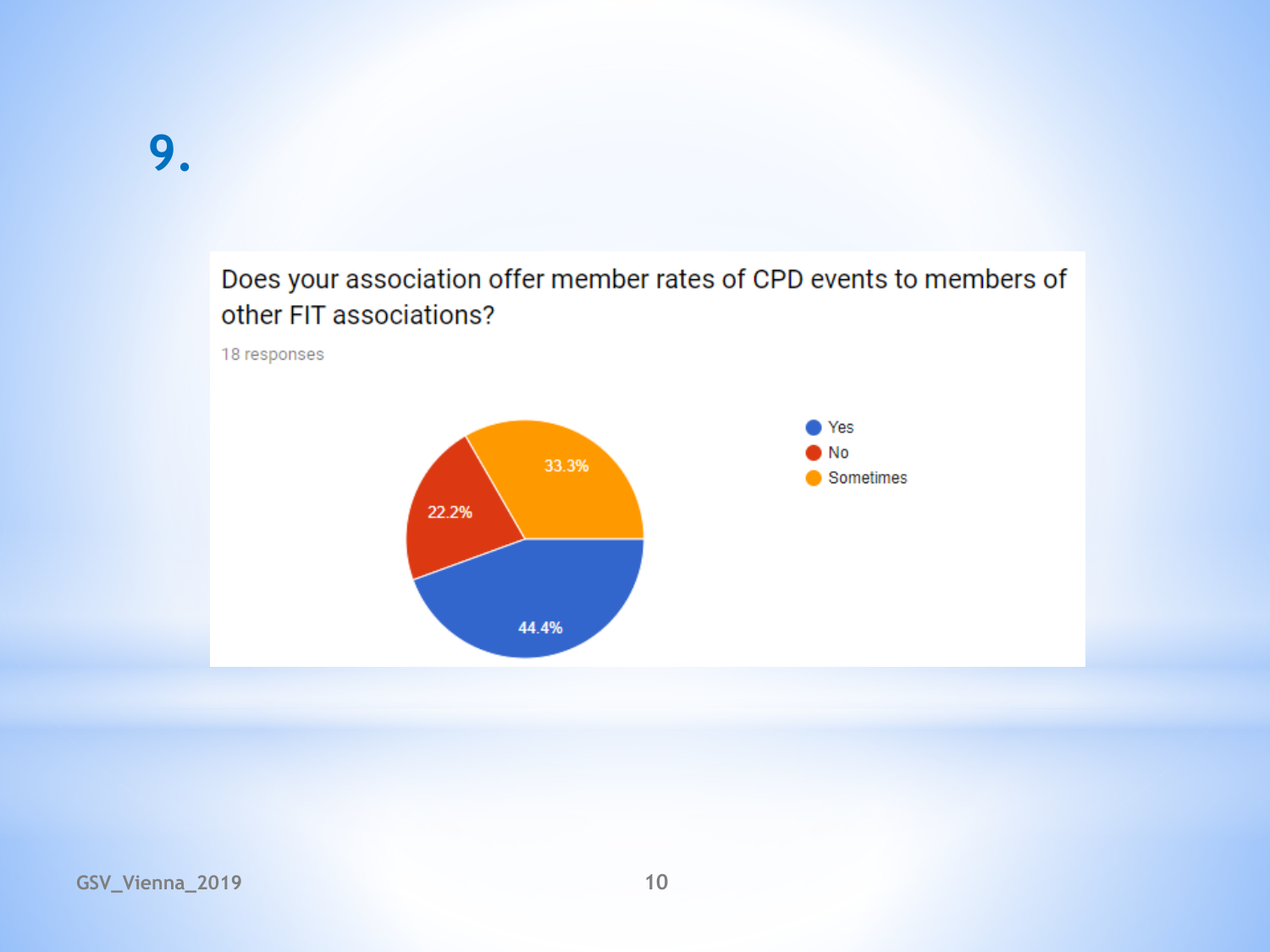## **10.**

#### Type of events held:

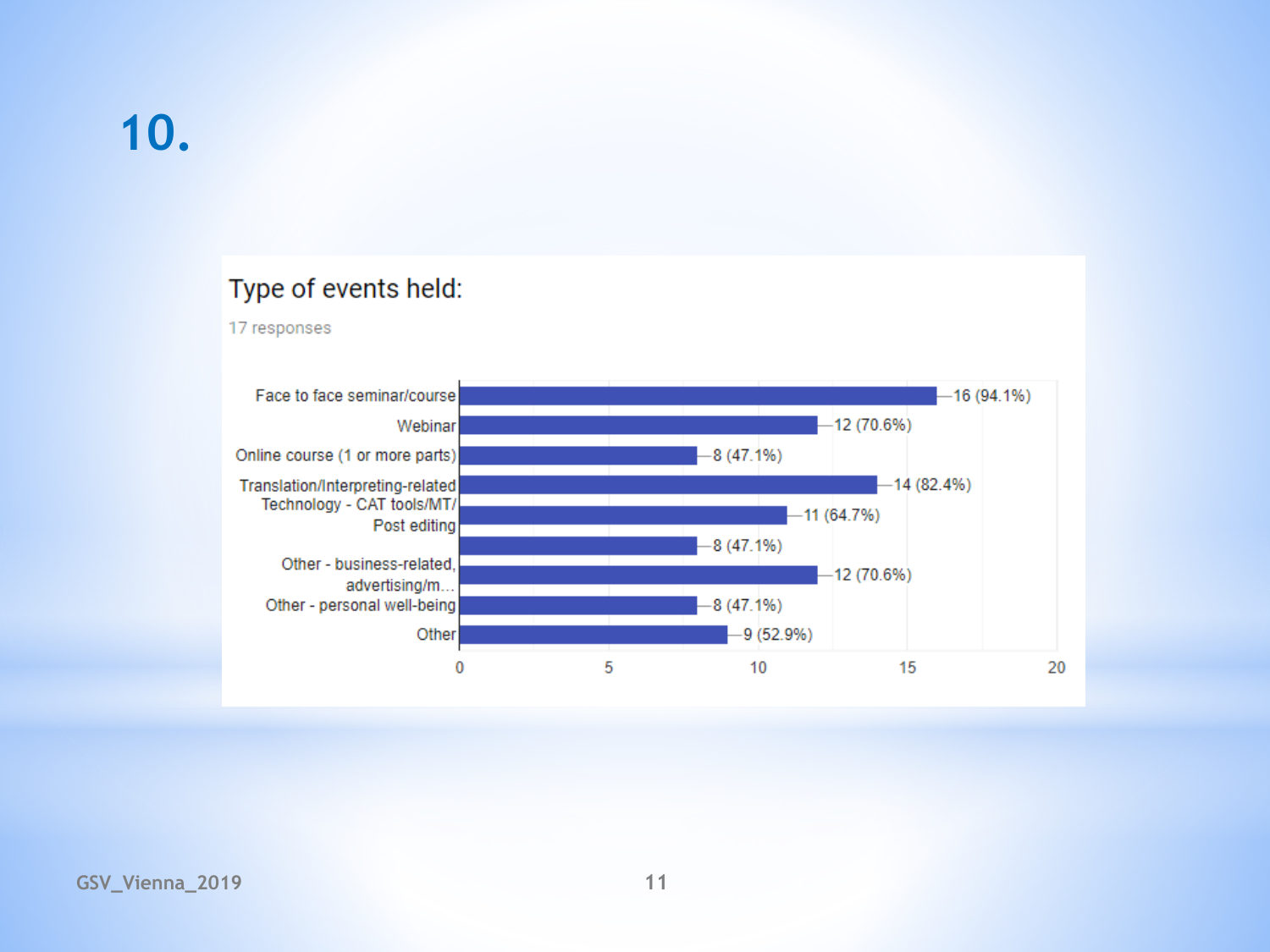CAT tools well being Transporter<br> **Transporter**<br> **Trace to face interpret**<br>business relate marketing<br>technology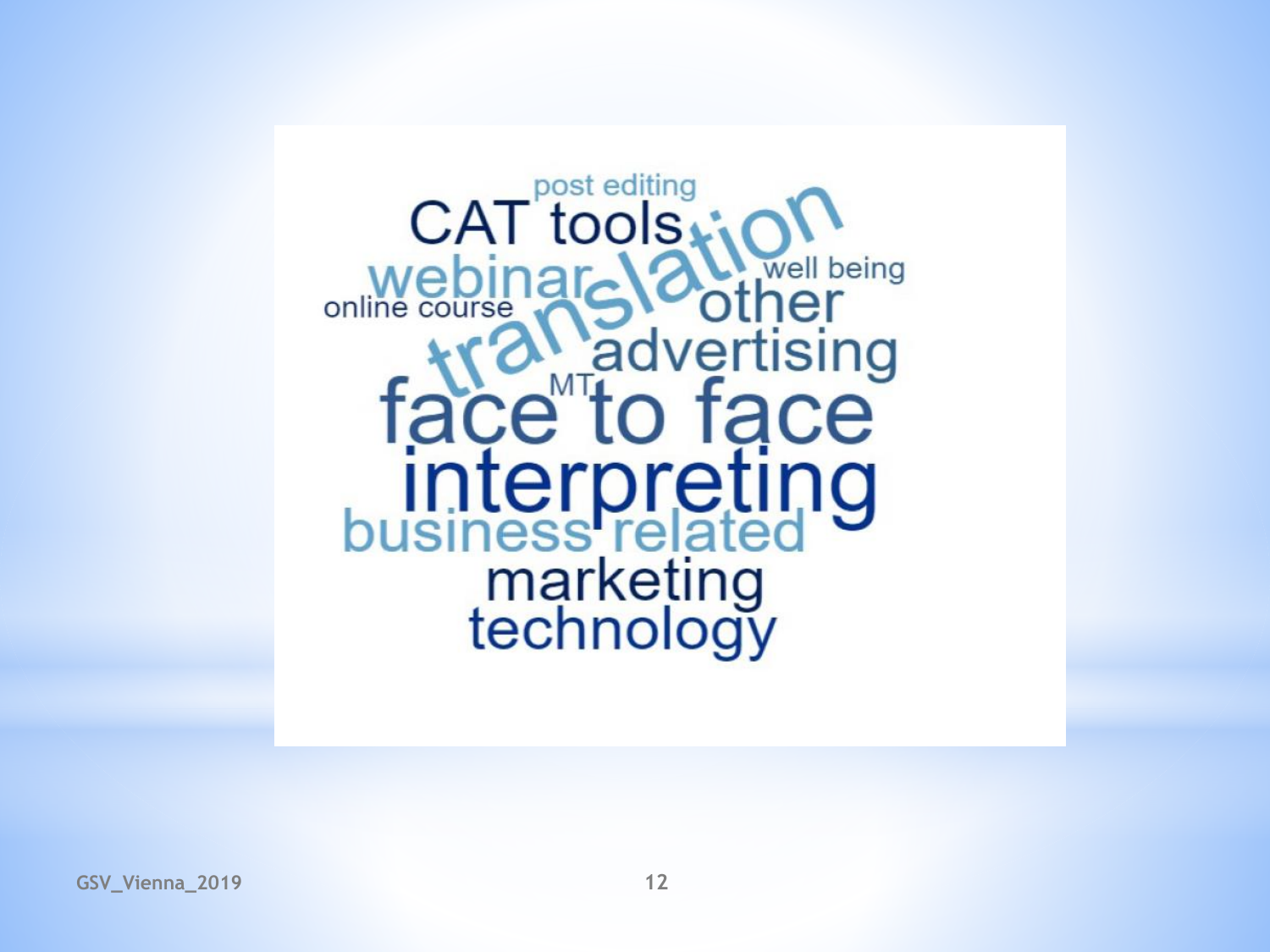**11. What CPD events did your association organize in 2018?**

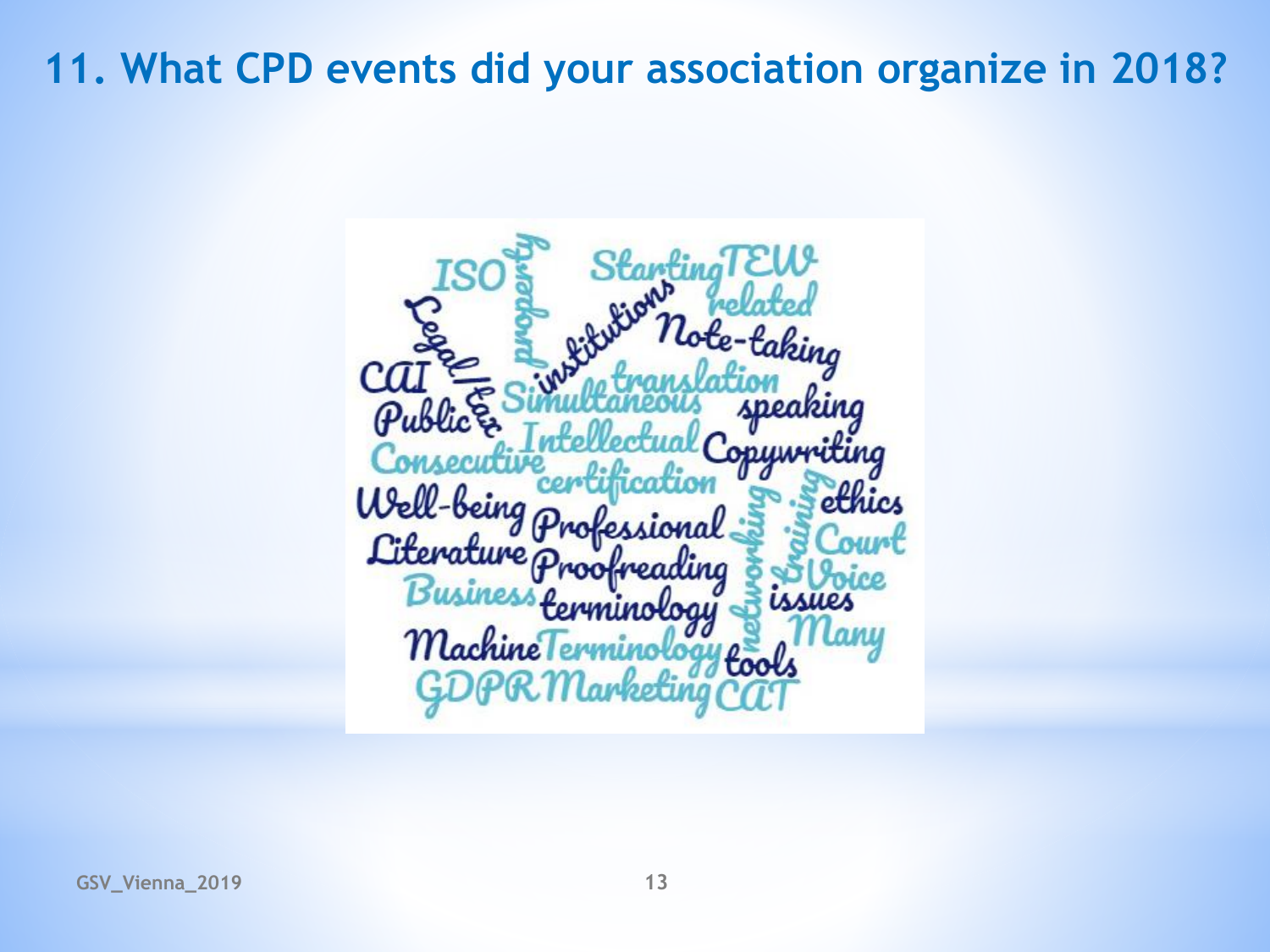**12. What CPD events are you holding this year?**

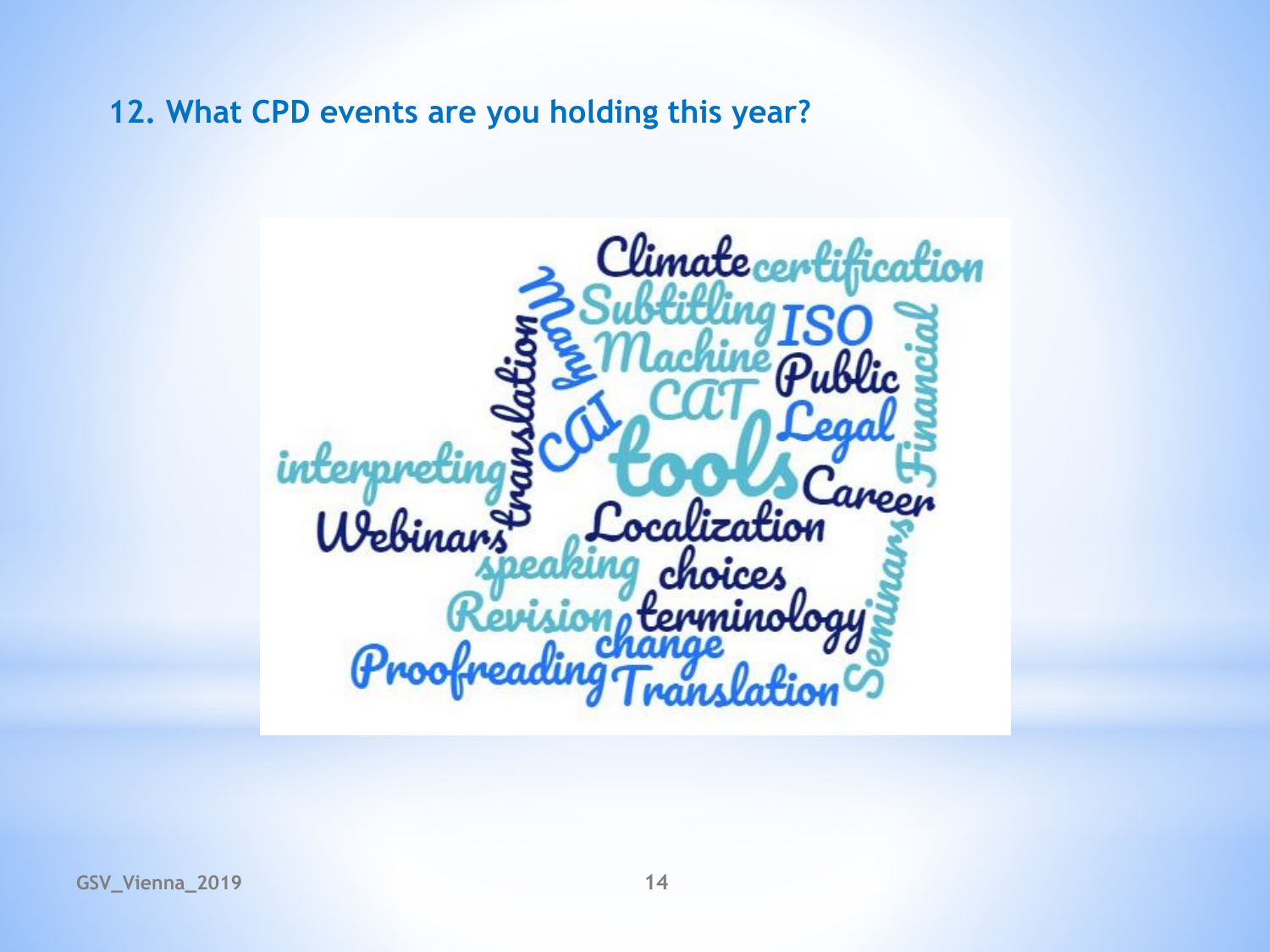## **13.**

### Would you be interested in collaborating with another FIT association to deliver a CPD event?